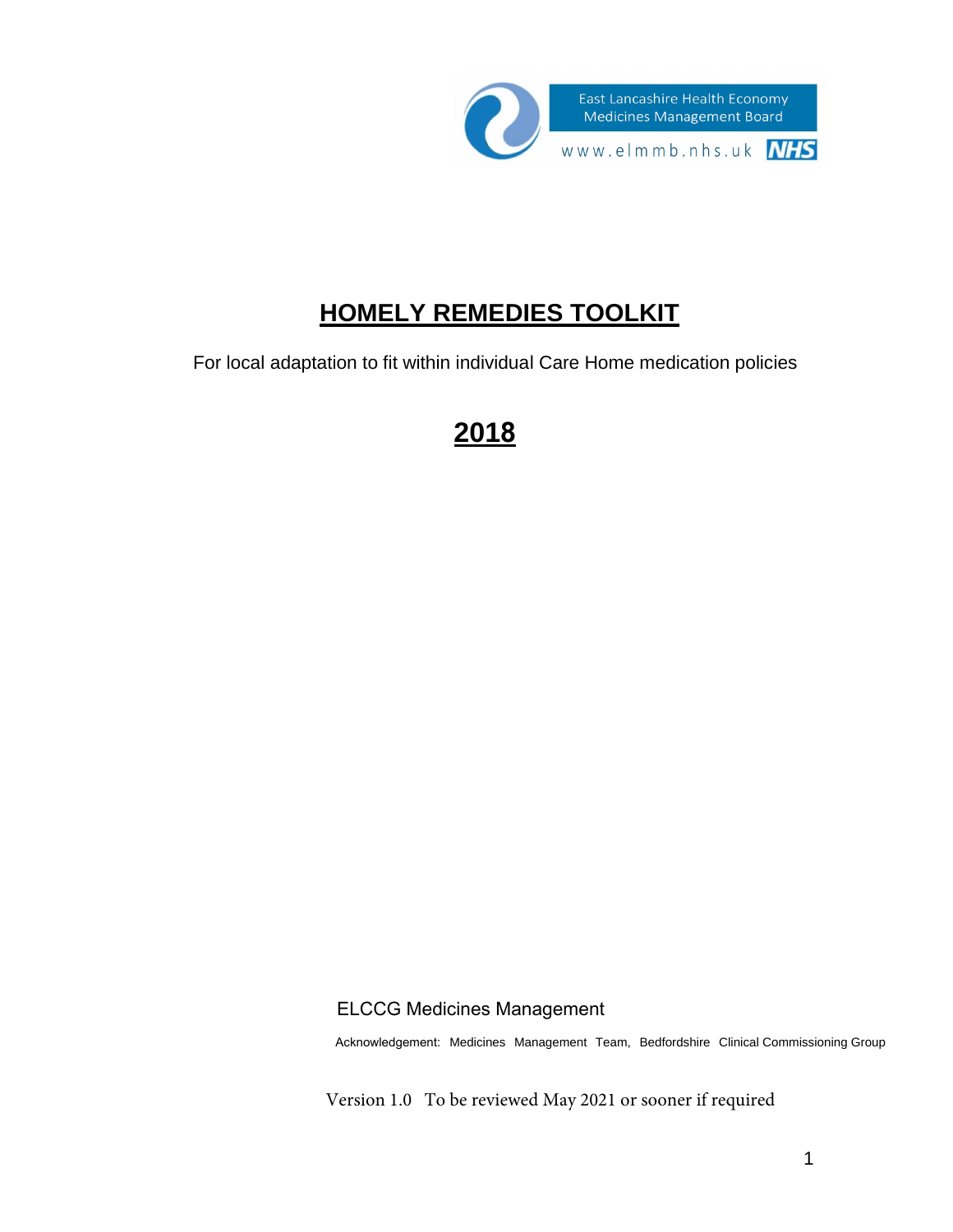# **HOMELY REMEDIES**

| Contents                                                     |  |
|--------------------------------------------------------------|--|
|                                                              |  |
|                                                              |  |
|                                                              |  |
|                                                              |  |
|                                                              |  |
|                                                              |  |
|                                                              |  |
|                                                              |  |
|                                                              |  |
|                                                              |  |
|                                                              |  |
|                                                              |  |
|                                                              |  |
|                                                              |  |
|                                                              |  |
|                                                              |  |
|                                                              |  |
|                                                              |  |
|                                                              |  |
|                                                              |  |
| Appendix 1: Homely Dressings for use within Nursing Homes 15 |  |

**Note: This toolkit and flow charts are written to support decision making in dealing with minor ailments. They cannot address individual situations and if in doubt a doctor should always be consulted.**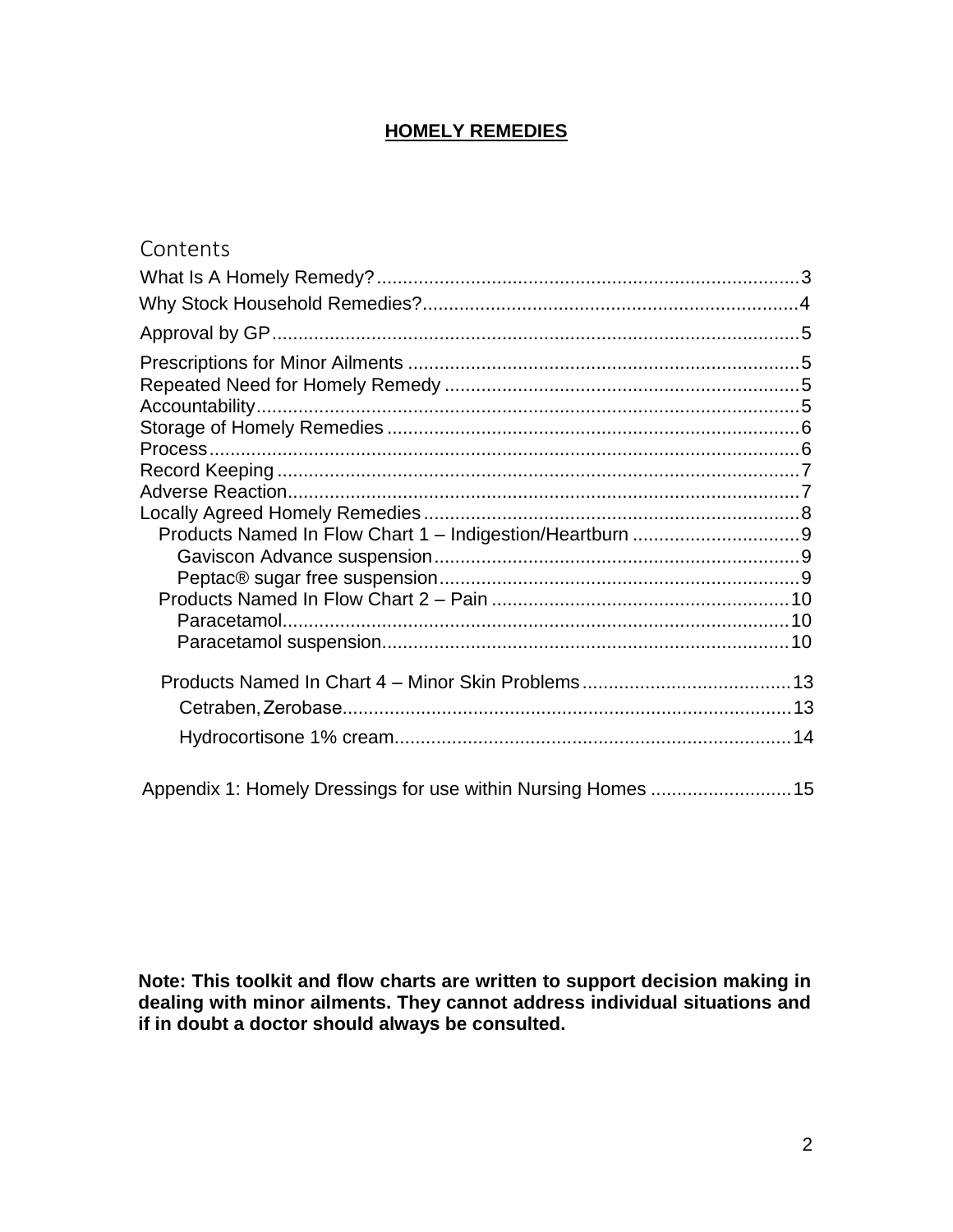# **HOMELY REMEDIES PRINCIPLES**

### <span id="page-2-0"></span>**What Is A Homely Remedy?**

A homely remedy is a medicinal preparation used to treat minor ailments, which can be bought over the counter and does not require a prescription. These "homely remedy" products are kept in a Care Home to allow access to products which would commonly be available in any household.

Homely remedies fall into two legal categories, GSL (General Sales List), which are available widely, or P (Pharmacy Only Medicines) which are available only from a pharmacy. They are commonly known as OTC (over the counter) products. Medicines falling into these categories may also be prescribed for service users at the discretion of the residents GP. Any such medicines which are obtained on prescription must only be administered to the individual specified on the container label. They may not be used as a source of stock for the homely remedy supplies.

Residents or relatives may bring in their own "homely remedies" which have been approved by their own GP. These are not for general use in the home and must remain specific to that resident. They should be counted into the home and recorded as for other medication. Relatives must understand that they are responsible for obtaining supplies of these products

### <span id="page-2-1"></span>**Why Stock Household Remedies?**

In a Care Home environment a resident may develop a minor ailment which in their own home would be easily treatable by accessing a local pharmacy for an OTC product. If a resident does not have a suitable remedy on their normal prescription the staff may feel that the only course of action is to call the GP or out of hours service which is not an appropriate use of NHS resources. This may be for something like a headache. By having homely remedies in the home an immediate need can be met and the GP is only called if the symptoms persist.

<span id="page-2-2"></span>**It is not appropriate to ask a GP to write prescriptions for a "just in case" situation for minor ailments. Prescriptions are written to treat acute need, anticipatory drugs in terminal care or evidence based preventative medicine.**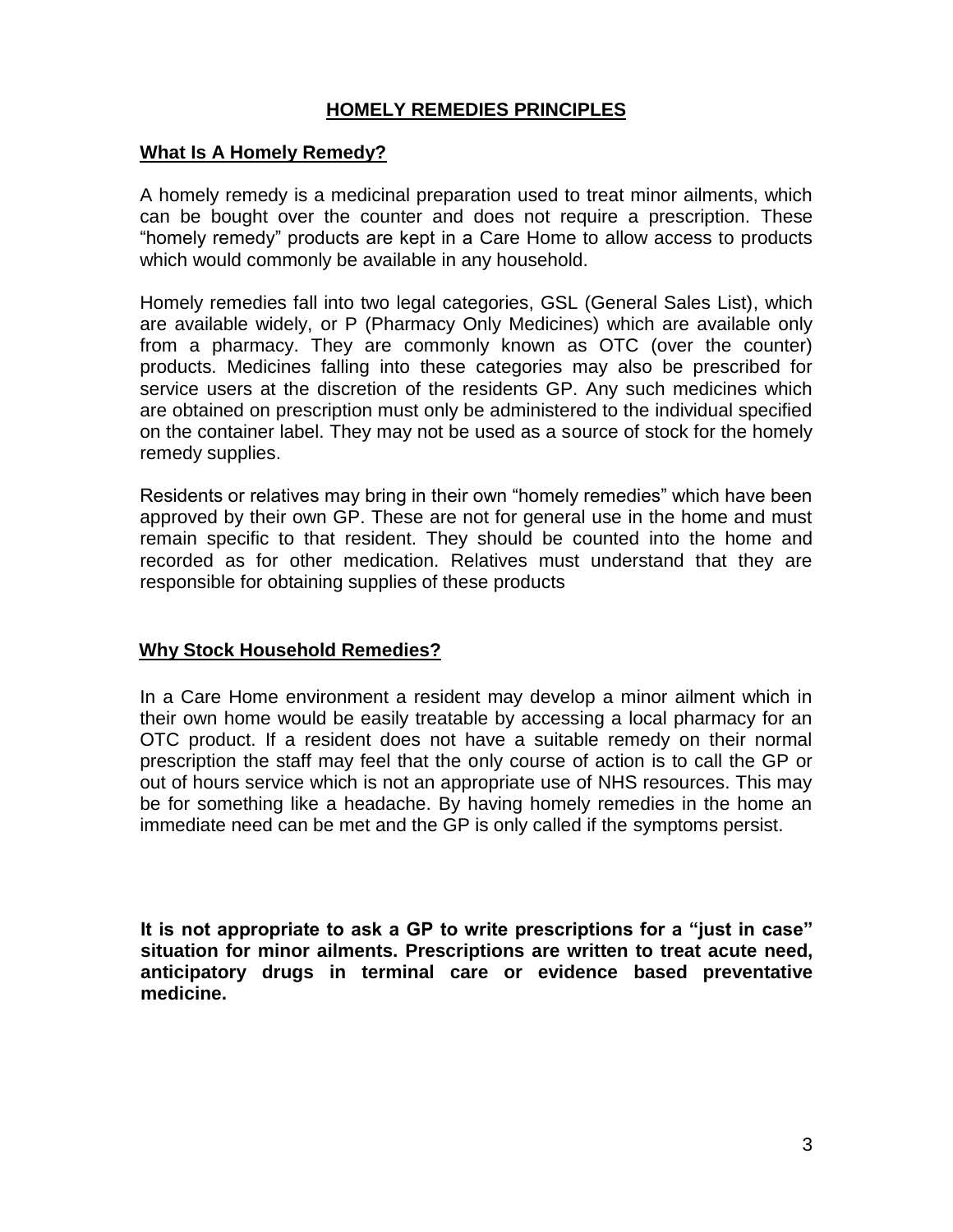Homely remedies allow a person to access medication to relieve the symptoms of a self-limiting condition without delay and without the need to contact the GP just as they would if they were living alone. It is important to recognise that common conditions will get better in time and antibiotics are not always appropriate. The average span of some common conditions are:

- Acute otitis media 4 days
- Acute sore throat/pharyngitis/tonsillitis 1 week
- Common cold  $-1\frac{1}{2}$  weeks
- Acute rhinosinusitis 2<sup>1</sup>/<sub>2</sub> weeks
- Acute cough/bronchitis 3 weeks (NICE RTI CG69 July '08)

It is permitted by  $CQC<sup>1</sup>$  and NICE<sup>2</sup> that a small range of products may be kept in stock in a Care Home for residents for the treatment of minor ailments. Homes who agree to stock such products must develop their own policies using the CCG approved list of products and minor ailments may be treated following the flow charts provided within this toolkit. This document can be used to assist in the writing of a policy to be used in a Care Home.

There is a recognised duty of care by care staff to be able to make an appropriate response to symptoms of a minor nature, e.g. toothache or headache, but Carers are clearly limited to making supported decisions. One strategy is to make certain products available to all residents for defined situations. In this circumstance the following would apply:

- Only stock purchased by the Care Home for administration under the 'Homely Remedies Policy' may be used;
- Only the named preparations listed in the policy may be administered without a prescription;
- The decision to administer a homely remedy is supported by adequate training and support;
- Products labelled for a particular resident (i.e. for whom a prescription has been issued), brought in by the resident or recommended solely for a particular resident **must not** be given to another service user as a homely remedy;
- Bulk prescribing cannot be used for homely remedies;
- All administered doses of homely remedies must be recorded in the medication recording documentation in accordance with the medicines policy in the home.

<sup>&</sup>lt;sup>1</sup>[http://www.cqc.org.uk/\\_db/\\_documents/20081119\\_Administration\\_of\\_medicines\\_in\\_care\\_homes\\_225-](http://www.cqc.org.uk/_db/_documents/20081119_Administration_of_medicines_in_care_homes_225-07_200911241944.doc) [07\\_200911241944.doc](http://www.cqc.org.uk/_db/_documents/20081119_Administration_of_medicines_in_care_homes_225-07_200911241944.doc)<br>2 https://www.picc.org

<https://www.nice.org.uk/guidance/sc1/resources/managing-medicines-in-care-homes-61677133765>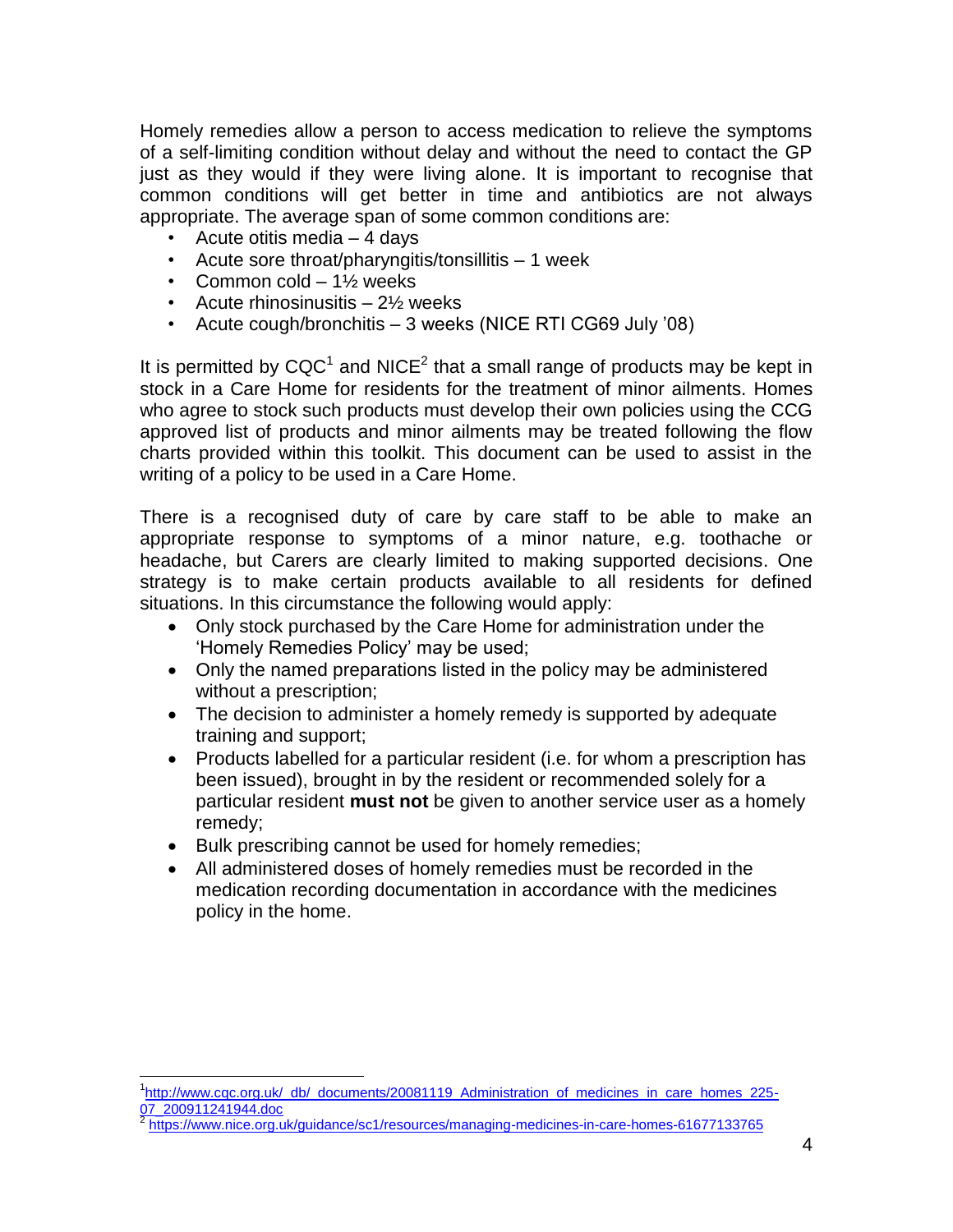# <span id="page-4-0"></span>**Approval by GP**

This toolkit has been approved by East Lancashire Medincines Management Board to be used by suitably trained staff, and as such represents the GPs within the organisation. **It is not necessary for a Care Home to write to each resident's GP for homely remedies to be approved, provided only the agreed list of products is stocked.**

It would be useful for the GP Practice supporting the home to know that stocks of homely remedies are available for their patients

### <span id="page-4-1"></span>**Prescriptions for Minor Ailments**

The use of homely remedies for the minor ailments named in this toolkit is supported by a flow chart decision aid and as such enables staff to use stocked medication appropriately. A GP does NOT need to be contacted to ask for permission to start using a homely remedy as decisions are supported by the flow charts. The named homely remedies may be used **for 48 hours only** to assess the response, after which the symptoms may be resolved and no further action is needed. If the symptoms have not resolved and then medical advice should be sought.

**Homes are expected to purchase the named medications to be made available for all residents and not request individual prescriptions.** 

### <span id="page-4-2"></span>**Repeated Need for Homely Remedy**

If a person repeatedly needs a homely remedy for the same symptoms, (more than twice in a month or more than 3 times in 3 months) then the GP should be notified in order to assess if treatment via 'Homely Remedy' is appropriate.

## <span id="page-4-3"></span>**Accountability**

This toolkit helps to define the actions required by a registered first level Nurse or Carer to ensure safe and effective administration of household remedies, without a written individual prescription from the patient's General Practitioner (GP). The purpose of this document is to promote good practice

Nurses are individually and professionally accountable to the Nursing and Midwifery Council (NMC) for their actions and omissions and must act in accordance with the NMC Code of Professional Conduct and Standards for medicine management<sup>3</sup>. The Nurse must recognise the parameters of safe practice and refer the patient to an appropriate medical professional where there

<sup>&</sup>lt;sup>3</sup> <http://www.nmc-uk.org/Documents/Standards/nmcStandardsForMedicinesManagementBooklet.pdf>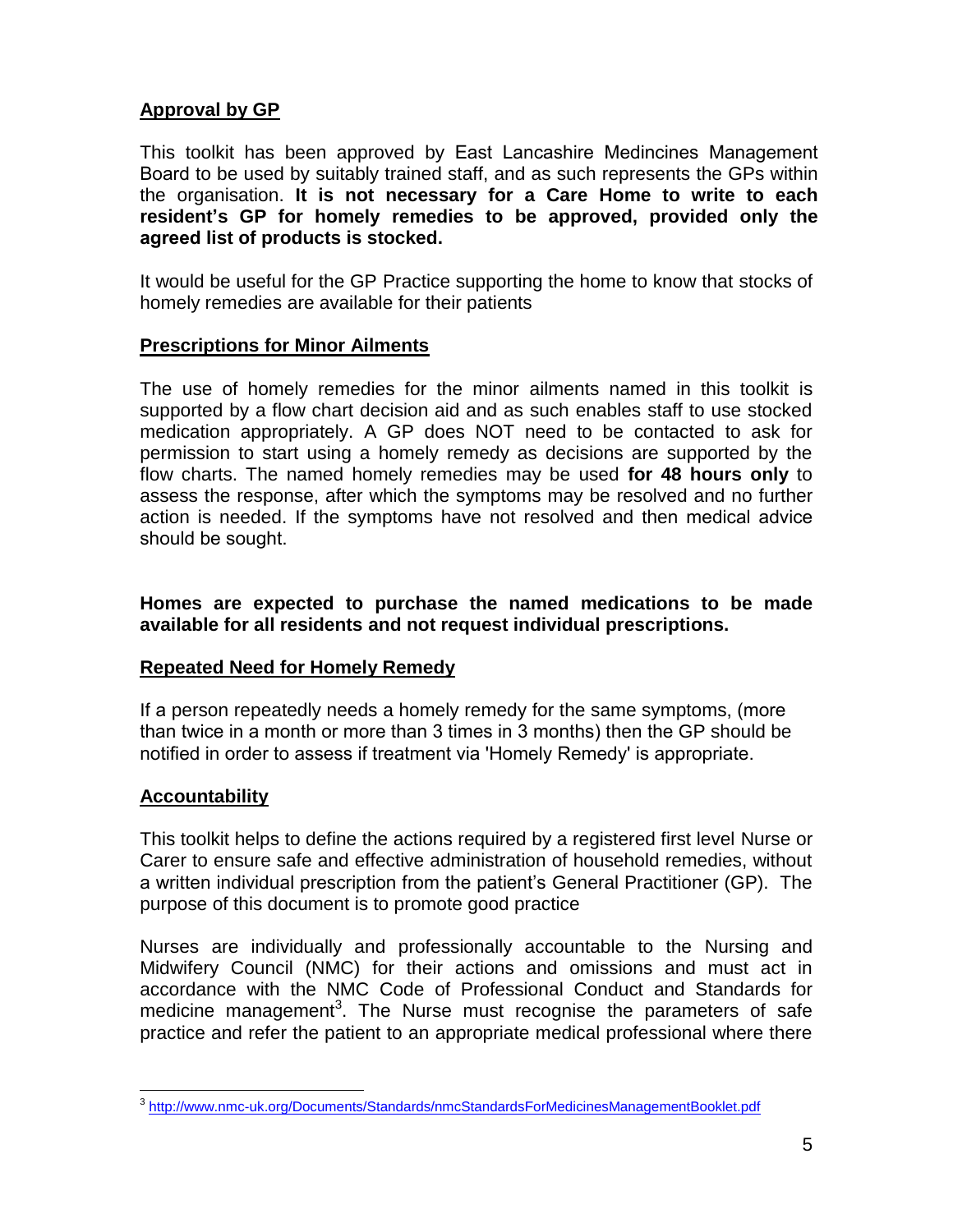is a need. Professional accountability for updating knowledge of homely remedies will lie with the Nurse.

If the decision for administration is taken by a Senior Carer, it must be in accordance with the policy of the Care Home. Senior Carers who do not have nursing qualifications are directly responsible to their Manager who must ensure that they are competent to make decisions supported by the flow charts.

In all cases the Manager will be responsible for ensuring that appropriate training and support is made available to both Nurses and Carers.

### <span id="page-5-0"></span>**Storage of Homely Remedies**

Homely Remedies should be stored in the same location as all other medication but designated clearly to show they are not patient specific.

The contents of the Homely Remedies cupboard should be products which are defined in the Care Home policy and should be date checked at least every six months. The date of opening should be marked on liquid medicines which should be replaced six months after opening or in accordance with manufacturer guidance.

If creams are stocked then once opened they should be used for the one resident only and should not be shared for infection control reasons. Pump devices are more hygienic.

### <span id="page-5-1"></span>**Process**

The Manager of the Care Home must write their own procedures for managing homely remedies and stock those products which have been approved. Any products which deviate from this list would need to be approved by an individual medical practitioner for the specific patient. It is also recommended that relatives and those with Powers of Attorney are aware that Homely remedies may be used in the Care Home and approve this also.

The flow charts included with this toolkit provide a decision making tool for the specific minor ailments.

Using the flow charts the Carer/Nurse must ascertain:

- That the patient has no potentially serious symptoms;
- Past medical and drug history as provided by GP;
- Any known allergies;
- What the patient has used in the past for these particular symptoms;
- That the patient is aware that the medicine is not prescribed.

The Carer/Nurse will regularly review and reassess the patient's response to the medication. Further doses can be administered in accordance with the medicinal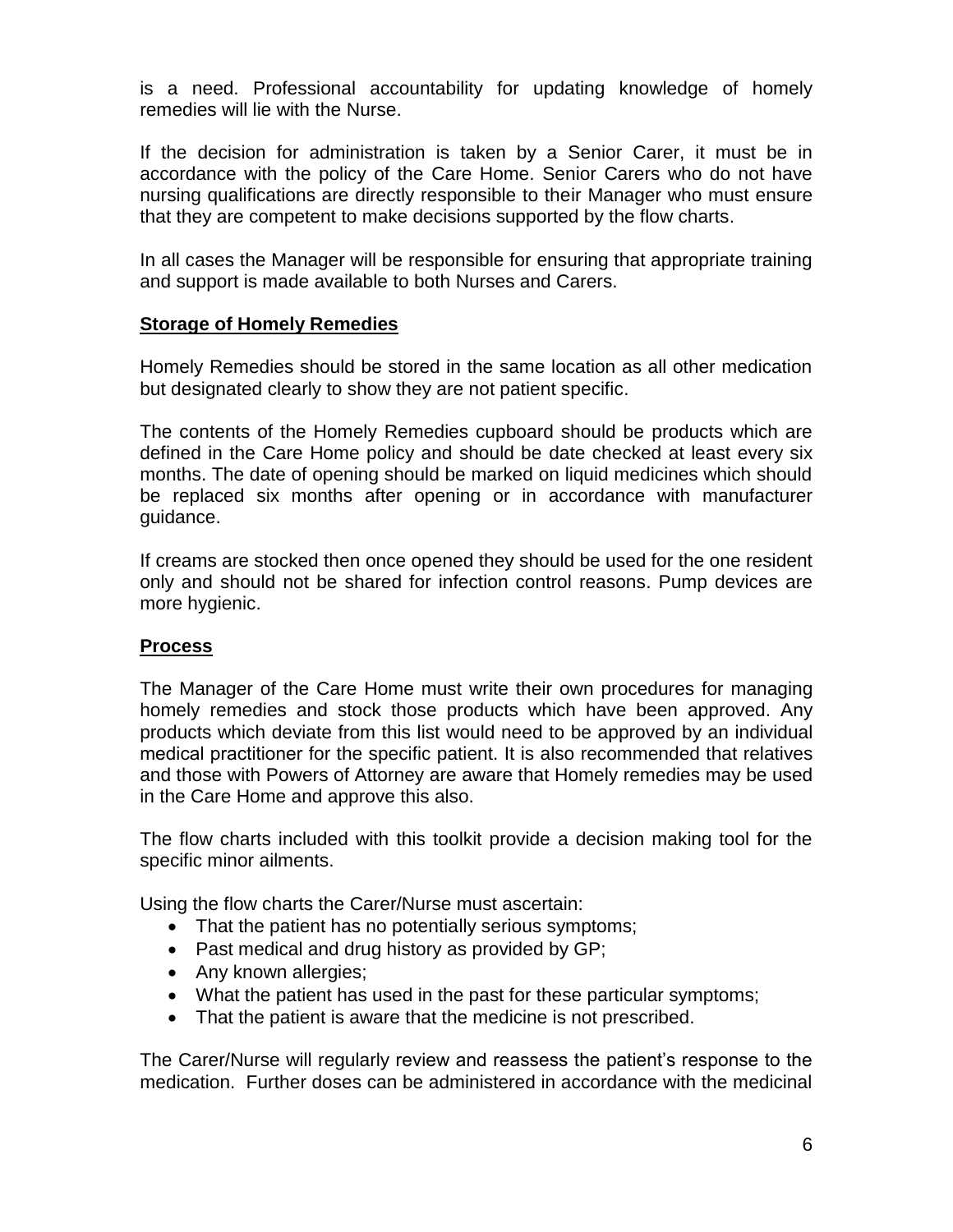products GSL or P licence guidelines, **for a maximum of 48 hours**. If symptoms remain unresolved contact Telemed/Care home nurse.

Homely dressings (appendix 1) have only been approved for use in Nursing Homes and must only be used in conjunction with the East Lancs Wound Formulary:

### <span id="page-6-0"></span>**Record Keeping**

The Carer/Nurse will record details of the assessment, homely remedy administered and outcome in the patient's Care Plan.

The homely remedy name, dose, date and time administered will be written on the medication record by the Nurse/Carer.

Keeping a running total of homely remedies enables processes to be audited.

### <span id="page-6-1"></span>**Adverse Reaction**

In the rare event of any adverse reactions, the GP must be informed immediately.

The Yellow Card Adverse Drug Reaction Reporting Scheme is a voluntary scheme through which suspected adverse reactions to medicines are notified to the MHRA (Medicines Health Regulatory Authority). It is for the GP to decide, following discussions with the Nurse/Carer, whether to submit a Yellow Card.

In the event of a serious life threatening adverse reaction the Nurse/Carer will carry out emergency treatment in accordance with current policy and refer the patient direct to the Accident and Emergency Department.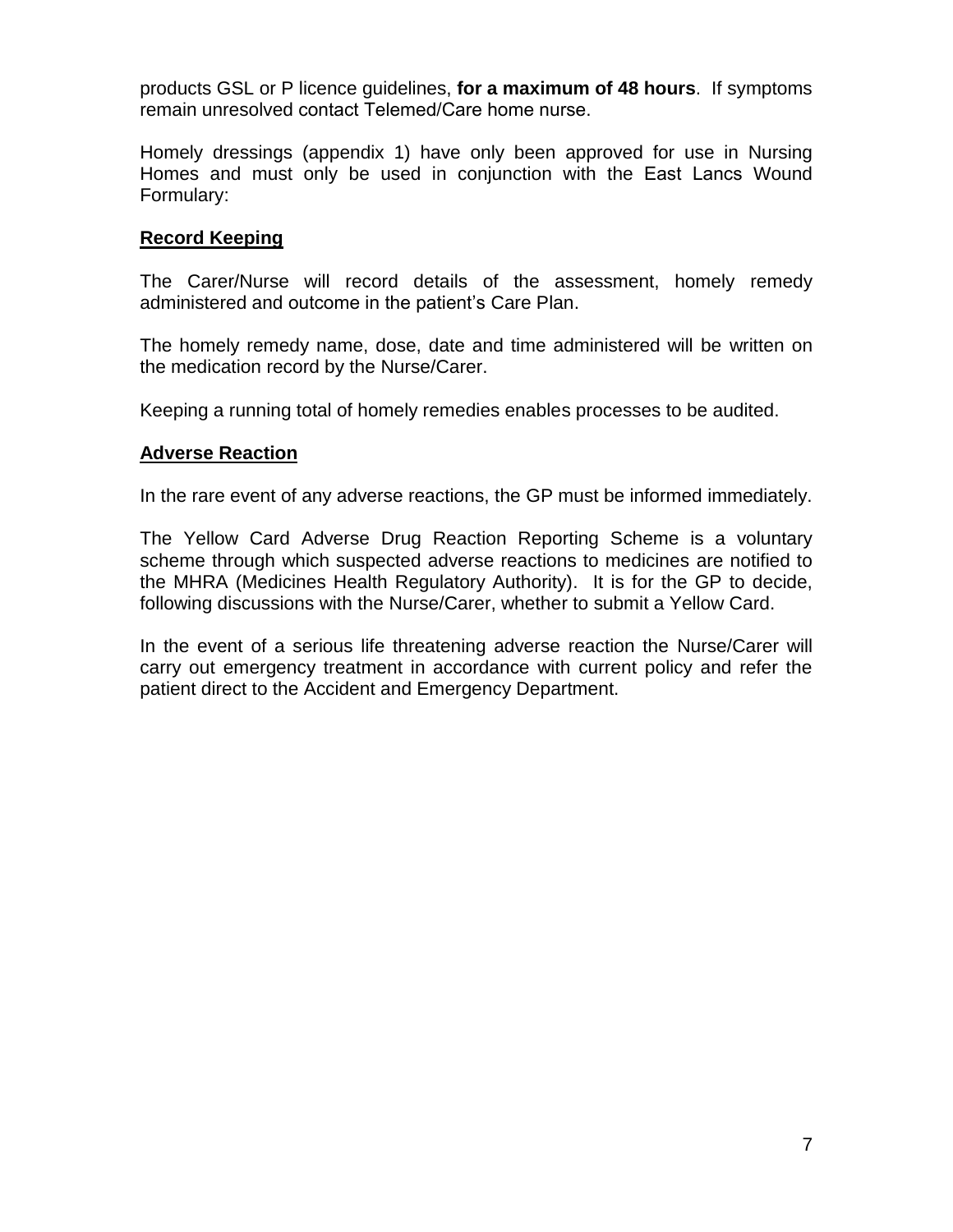### <span id="page-7-0"></span>**Locally Agreed Homely Remedies**

Homely remedies may be given only in accordance with the doses stated on the GSL or P licence for no longer than 48 hours unless advised by a medical professional. The remedies will be available for any resident who requests medication to treat minor symptoms as they would in their own homes.

#### **All doses must be recorded on the resident's medicine chart.**

If symptoms persist or the resident or their family request a visit from a medic then this should be arranged.

If the staff are unsure if a Homely Remedy is suitable, they must seek the advice of the Doctor or Pharmacist and document the name of the person giving advice and the advice given.

| <b>AILMENT</b>                                                                                   | <b>MEDICINE</b>                                                                                                                                  |
|--------------------------------------------------------------------------------------------------|--------------------------------------------------------------------------------------------------------------------------------------------------|
| Indigestion                                                                                      | • Gaviscon Advance<br>$\cdot$ Peptac                                                                                                             |
| Pain (mild to moderate)                                                                          | • Paracetamol<br>NB: Other medicines containing paracetamol may<br>have been prescribed for some residents and this<br>must be carefully checked |
| Skin problems – dry skin and<br>scalp, sweat rash, incontinence<br>rash, insect bites and stings | Cetraben, Zerobase, Vaseline, Olive oil,<br>metanium cream, Hydrocortisone cream 1%,                                                             |
| Dressings (Nursing Homes only)                                                                   | See Appendix 1 – no associated flow chart, to be used<br>in conjunction with Wound Care Formulary:                                               |

Flow charts are provided which assist in decision making.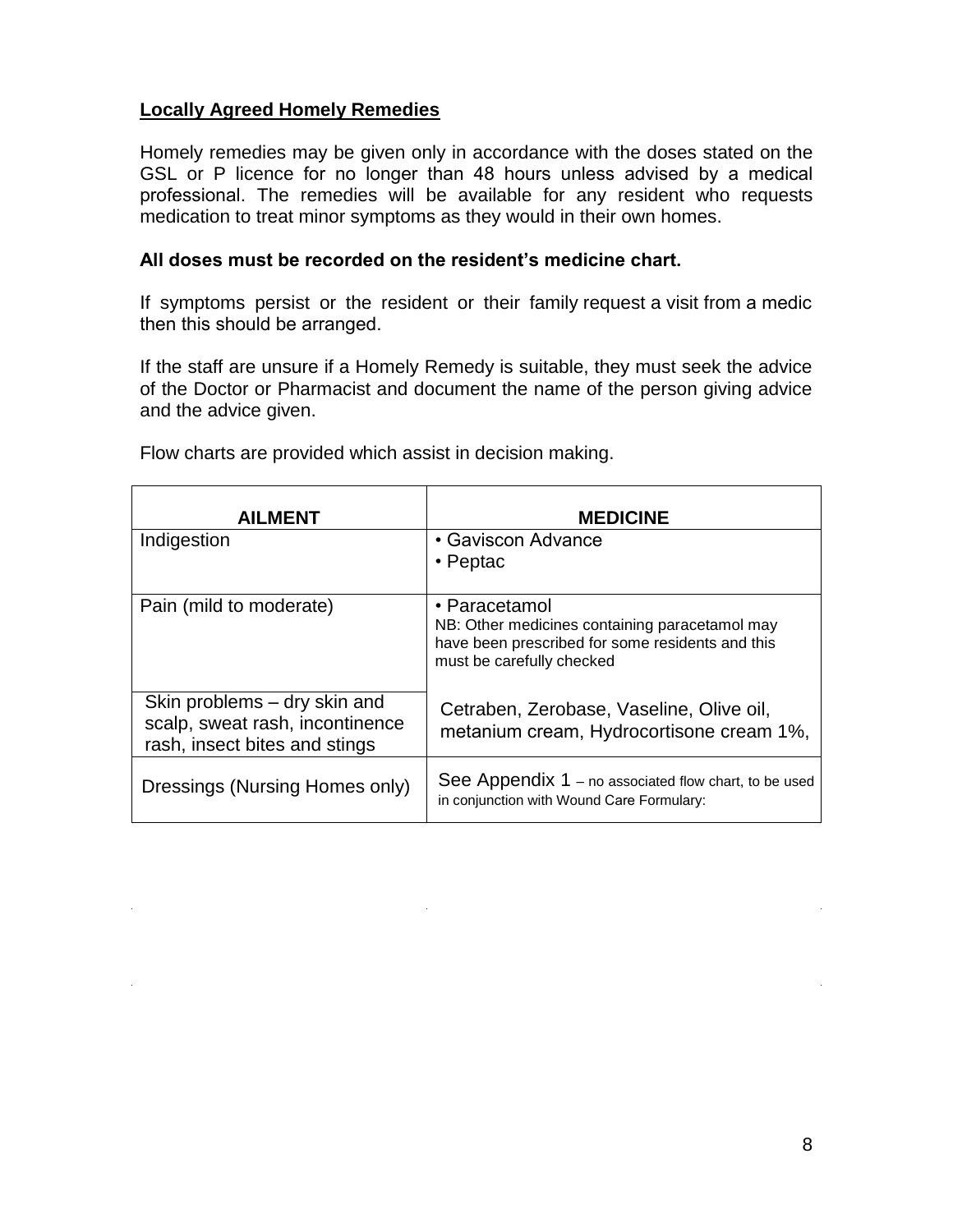# <span id="page-8-1"></span><span id="page-8-0"></span>Products Named In Flow Chart 1 – Indigestion/Heartburn

| Drug               | Gaviscon Advance suspension - peppermint or aniseed flavour |                   |
|--------------------|-------------------------------------------------------------|-------------------|
| Indication for use | <b>Gastric reflux and Heartburn</b>                         |                   |
| Strength           | 500mg sodium alginate, 100mg potassium                      |                   |
|                    | bicarbonate per 5 ml                                        |                   |
| Dose               | 5-10ml after meals and at bedtime                           |                   |
| Maximum dose in    | 40ml in divided doses                                       |                   |
| 24 hours           |                                                             |                   |
| Maximum duration   | Up to 48 hours then seek advice from appropriate            |                   |
| of treatment as    | source (TeleMed, care home nurse, over 75 nurse,            |                   |
| homely remedy      | GP)                                                         | <b>GAVISCO</b>    |
| Cautions           | Contains sodium (2.3mmol in 5mls) and 1mmol of              |                   |
|                    | potassium in 5mls. Avoid in hypertensives or where          |                   |
|                    | sodium restriction is indicated                             | <b>ANISEED FL</b> |
| Additional         | Shake well before use                                       |                   |
| information        | Sugar free so suitable for diabetics                        |                   |
| Additional         | BNF chapter 1.4.1                                           |                   |
| resources          | <b>Patient leaflet</b>                                      |                   |
|                    | https://www.medicines.org.uk/emc/PIL.23514.latest.pdf       |                   |

<span id="page-8-2"></span>

| Drug               | Peptac® sugar free suspension aniseed/peppermint     |                         |
|--------------------|------------------------------------------------------|-------------------------|
| Indication for use | Heartburn and gastric hyperacidity                   |                         |
| Strength           | 133.5mg sodium bicarbonate, 250mg sodium             |                         |
|                    | alginate and 80mg calcium carbonate in 5ml.          |                         |
| Dose               | 10-20ml after meals, and at bedtime.                 |                         |
| Maximum dose in    | 80ml daily                                           |                         |
| 24 hours           |                                                      |                         |
| Maximum duration   | Up to 48 hours then seek advice from appropriate     |                         |
| of treatment as    | source (TeleMed, care home nurse, over 75 nurse,     |                         |
| homely remedy      | GP)                                                  |                         |
| Cautions           | Should not be used in patients who are severely      | Peptac Liquid<br>Tuovol |
|                    | debilitated or suffering from kidney failure.        |                         |
|                    | Antacids inhibit the absorption of tetracyclines and |                         |
|                    | vitamins and should not be taken together. Leave at  |                         |
|                    | least 1-2 hours between doses                        |                         |
| Additional         | Shake well before use                                |                         |
| information        | Sugar free so suitable for diabetics                 |                         |
| Additional         | BNF chapter 1.4.1                                    |                         |
| resources          | <b>Patient leaflet</b>                               |                         |
|                    | http://www.mhra.gov.uk/home/groups/spcpil/docume     |                         |
|                    | nts/spcpil/con1462510667705.pdf                      |                         |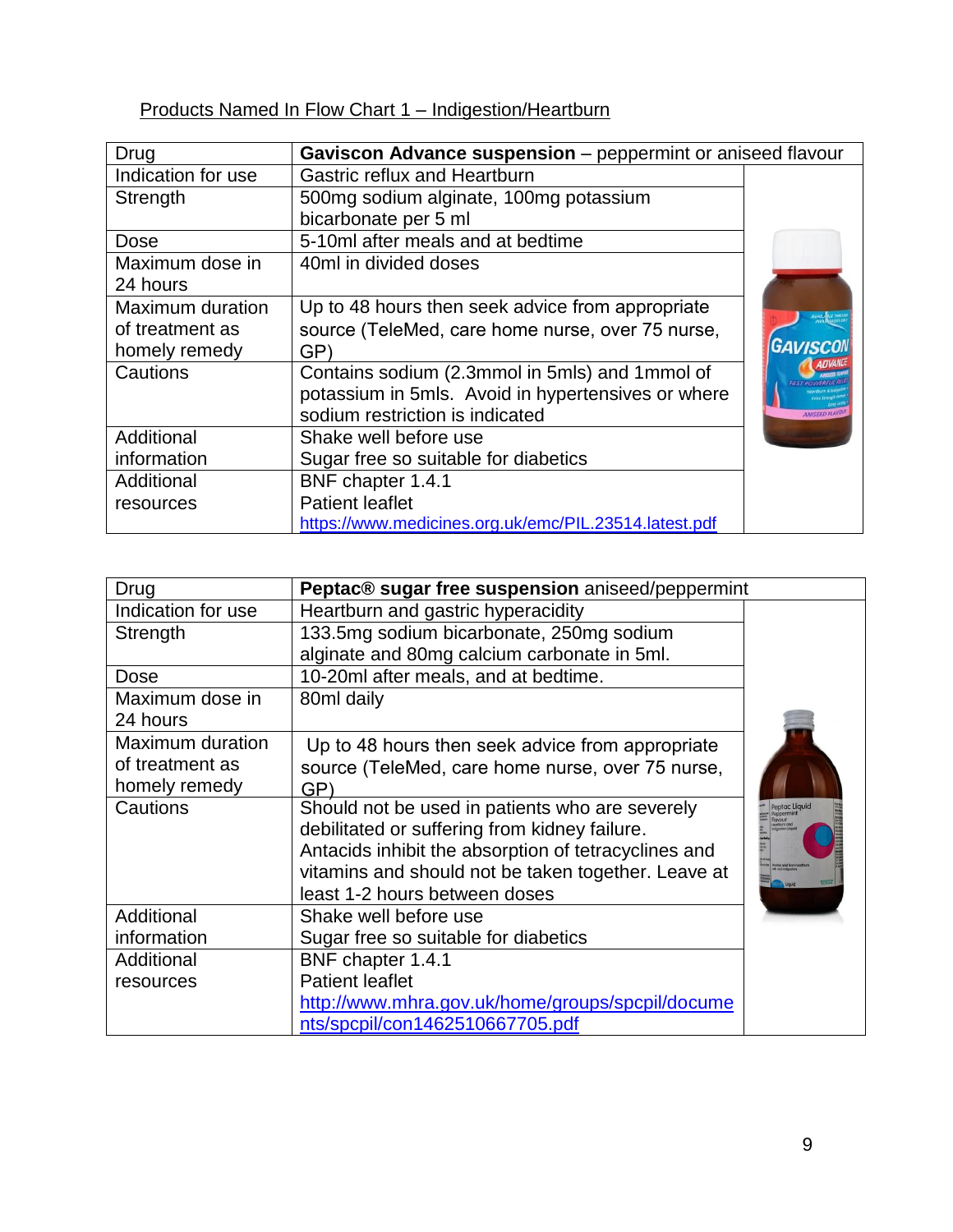# <span id="page-9-1"></span><span id="page-9-0"></span>Products Named In Flow Chart 2 – Pain

| Drug                      | <b>Paracetamol</b>                                                                                                                                                                                                                              |                 |
|---------------------------|-------------------------------------------------------------------------------------------------------------------------------------------------------------------------------------------------------------------------------------------------|-----------------|
| Indication for use        | Relief of mild pain                                                                                                                                                                                                                             |                 |
| Strength                  | 500mg tablets/capsules/caplets                                                                                                                                                                                                                  |                 |
| Dose                      | TWO tablets up to FOUR times a day                                                                                                                                                                                                              |                 |
| Maximum dose in           | 8 tablets (4g) in divided doses                                                                                                                                                                                                                 |                 |
| 24 hours                  | (Maximum of 2 tablets (1g) in any 4 hours)                                                                                                                                                                                                      |                 |
| Maximum duration          | Up to 48 hours then seek advice from appropriate                                                                                                                                                                                                |                 |
| of treatment as           | source (TeleMed, care home nurse, over 75 nurse,                                                                                                                                                                                                |                 |
| homely remedy             | GP)                                                                                                                                                                                                                                             | Fasy To Swallow |
| Cautions                  | Do not administer with other paracetamol containing<br>products (check all current medication taken).<br>Not suitable if history of severe liver disease or<br>alcohol abuse. If body weight is <39kgs give 1 tablet<br>up to four times a day. |                 |
| Additional<br>information | Many medicines also contain paracetamol. Check<br>current medication records and if in doubt check                                                                                                                                              |                 |
|                           | with Pharmacist.                                                                                                                                                                                                                                |                 |
| Additional                | BNF chapter 4.5                                                                                                                                                                                                                                 |                 |
| resources                 | <b>Patient leaflet</b>                                                                                                                                                                                                                          |                 |
|                           | http://www.medicines.org.uk/EMC/default.aspx                                                                                                                                                                                                    |                 |

<span id="page-9-2"></span>

| Drug               | <b>Paracetamol suspension</b>                       |            |
|--------------------|-----------------------------------------------------|------------|
| Indication for use | Relief of mild pain                                 |            |
| Strength           | 250mg/5ml suspension (Calpol six plus)              |            |
| Dose               | FOUR 5ml spoonfuls (20ml) up to FOUR times a        |            |
|                    | day                                                 |            |
| Maximum dose in    | 80ml (4g) in divided doses                          |            |
| 24 hours           | (Maximum of 20ml (1g) in any 4 hours)               |            |
| Maximum duration   | Up to 48 hours then seek advice from appropriate    |            |
| of treatment as    | source (TeleMed, care home nurse, over 75 nurse,    |            |
| homely remedy      | GP)                                                 | Paracetamo |
| Cautions           | Do not administer with other paracetamol containing | Suspension |
|                    | products (check all current medication taken).      |            |
|                    | Not suitable if history of severe liver disease or  |            |
|                    | alcohol abuse. If body weight is <39kgs give 10ml   |            |
|                    | up to four times a day.                             |            |
| Additional         | Many medicines also contain paracetamol. Check      |            |
| information        | current medication records and if in doubt check    |            |
|                    | with Pharmacist                                     |            |
|                    | Sugar free is also available for patients with      |            |
|                    | diabetes.                                           |            |
| Additional         | BNF chapter 4.5                                     |            |
| resources          | <b>Patient leaflet</b>                              |            |
|                    | http://www.medicines.org.uk/EMC/default.aspx        |            |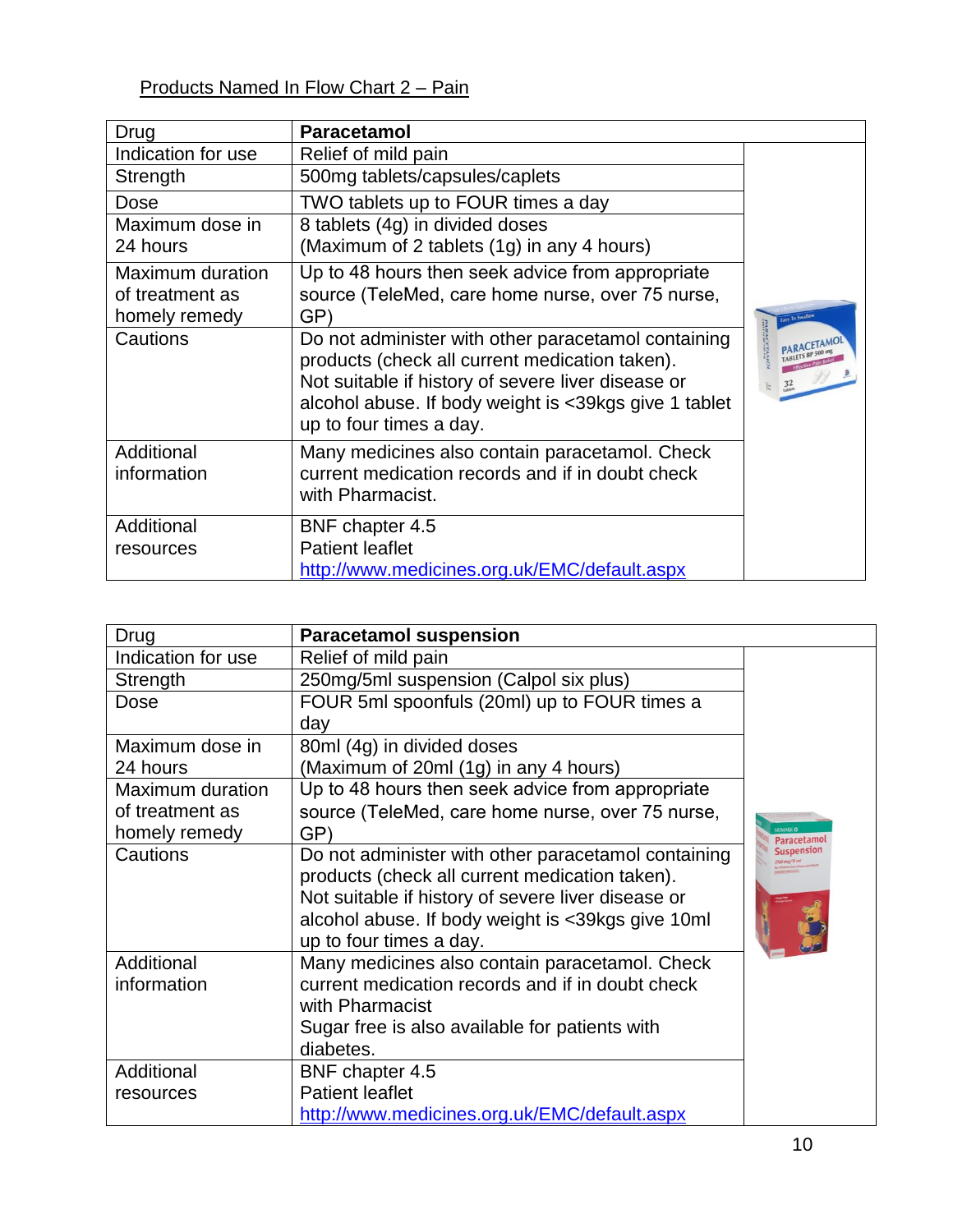# <span id="page-10-0"></span>Products Named In Chart 4 – Minor Skin Problems

**Emollients** – can be used to soothe the skin, reduce irritation and prevent skin from drying. **Cetraben** is the named emollient as it is available in small pump devices but there are many others and patient preference and tolerance is important. Zerobase is a cost effective alternative and olive oil and Vaseline (white soft paraffin) are readily available OTC products. As a homely remedy the emollient should be as a trial to address an immediate need but continued use should be prescribed. Apply liberally to all areas of dry skin at least twice daily. **For homely remedy use, purchase small tubes or preferably pumps and when opened only use for the individual resident.** 

| Drug               | <b>Cetraben</b>                                     |                       |
|--------------------|-----------------------------------------------------|-----------------------|
| Indication for use | Emollient, moisturising and protective cream for    |                       |
|                    | the symptomatic relief of red, inflamed, damaged,   |                       |
|                    | dry or chapped skin,                                |                       |
| Strength           | White Soft Paraffin 13.2% w/w                       |                       |
|                    | Light Liquid Paraffin 10.5% w/w                     |                       |
| Dose               | Should be applied to the dry skin areas as often as |                       |
|                    | required and rubbed in.                             |                       |
| Maximum dose in    | Liberally used                                      |                       |
| 24 hours           |                                                     |                       |
| Maximum duration   | Up to 48 hours then seek advice from appropriate    | <b>DERMATOLOGICAL</b> |
| of treatment as    | source (TeleMed, care home nurse, over 75           | etraben               |
| homely remedy      | nurse, GP)                                          |                       |
| Cautions           | Sensitivity to other ingredients including          |                       |
|                    | parabens, cetyl stearyl alcohol                     |                       |
| Additional         | GP may suggest continued treatment but should       |                       |
| information        | be prescribed beyond 48 hours use                   |                       |
| Additional         | BNF chapter 13.3.1                                  |                       |
| resources          | <b>Patient leaflet</b>                              |                       |
|                    | http://www.medicines.org.uk/EMC/default.aspx        |                       |
| Note Zerobase      | Does not contain parabens but does contain cetyl    |                       |
|                    | stearyl alcohol and white soft paraffin             |                       |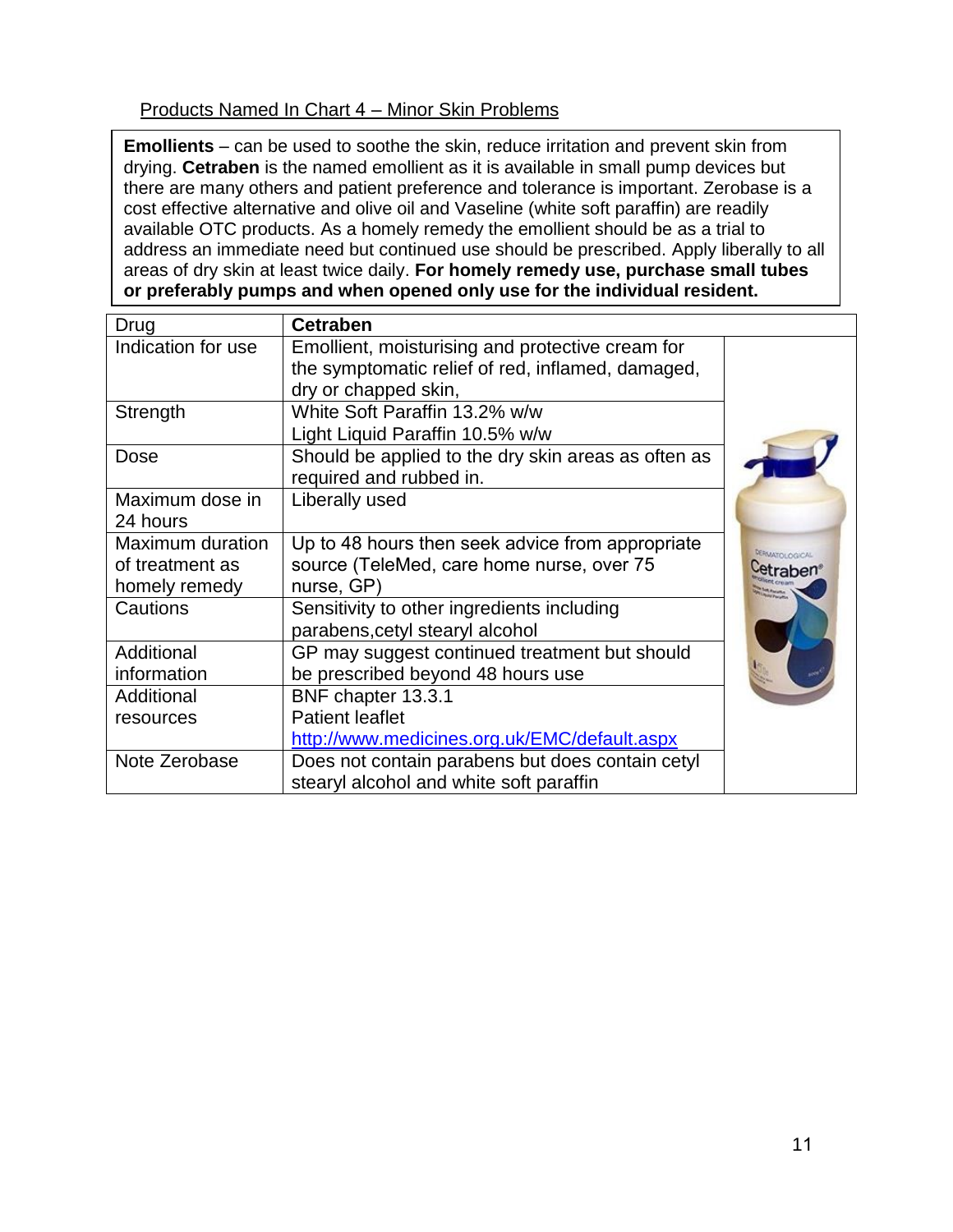**Insect bites and stings.** A homely remedy treatment is used to sooth the associated irritation and itching. Complications of bites are allergic reactions, infection and cellulitis. These would need immediate referral. (Look for excessive swelling and widespread hotness and redness). Aqueous calamine cream is an unbranded OTC product which soothes by cooling.

| Drug                    | <b>Hydrocortisone 1% cream</b>                        |              |
|-------------------------|-------------------------------------------------------|--------------|
| Indication for use      | For symptomatic treatment of all insect bites and     |              |
|                         | stings                                                |              |
| Strength                | $1\%$ w/v                                             |              |
| Dose                    | Apply sparingly to a small area, once or twice a day  |              |
| Maximum dose in         | One finger-tip unit twice in 24 hours                 |              |
| 24 hours                |                                                       |              |
| <b>Maximum duration</b> | Up to 48 hours then seek advice from appropriate      |              |
| of treatment as         | source (TeleMed, care home nurse, over 75 nurse,      |              |
| homely remedy           | GP)                                                   | lydrocorfiso |
| Cautions                | The product should not be used on the eyes or face,   |              |
|                         | the ano-genital area or on broken or infected skin    |              |
|                         | including impetigo, cold sores, acne, athlete's foot, |              |
|                         | scabies or infected bites or stings.                  |              |
| Additional              | GP may suggest continued treatment but should be      |              |
| information             | prescribed                                            |              |
| Additional              | BNF chapter 13.3.1                                    |              |
| resources               | <b>Patient leaflet</b>                                |              |
|                         | http://www.medicines.org.uk/EMC/default.aspx          |              |

 $\sim$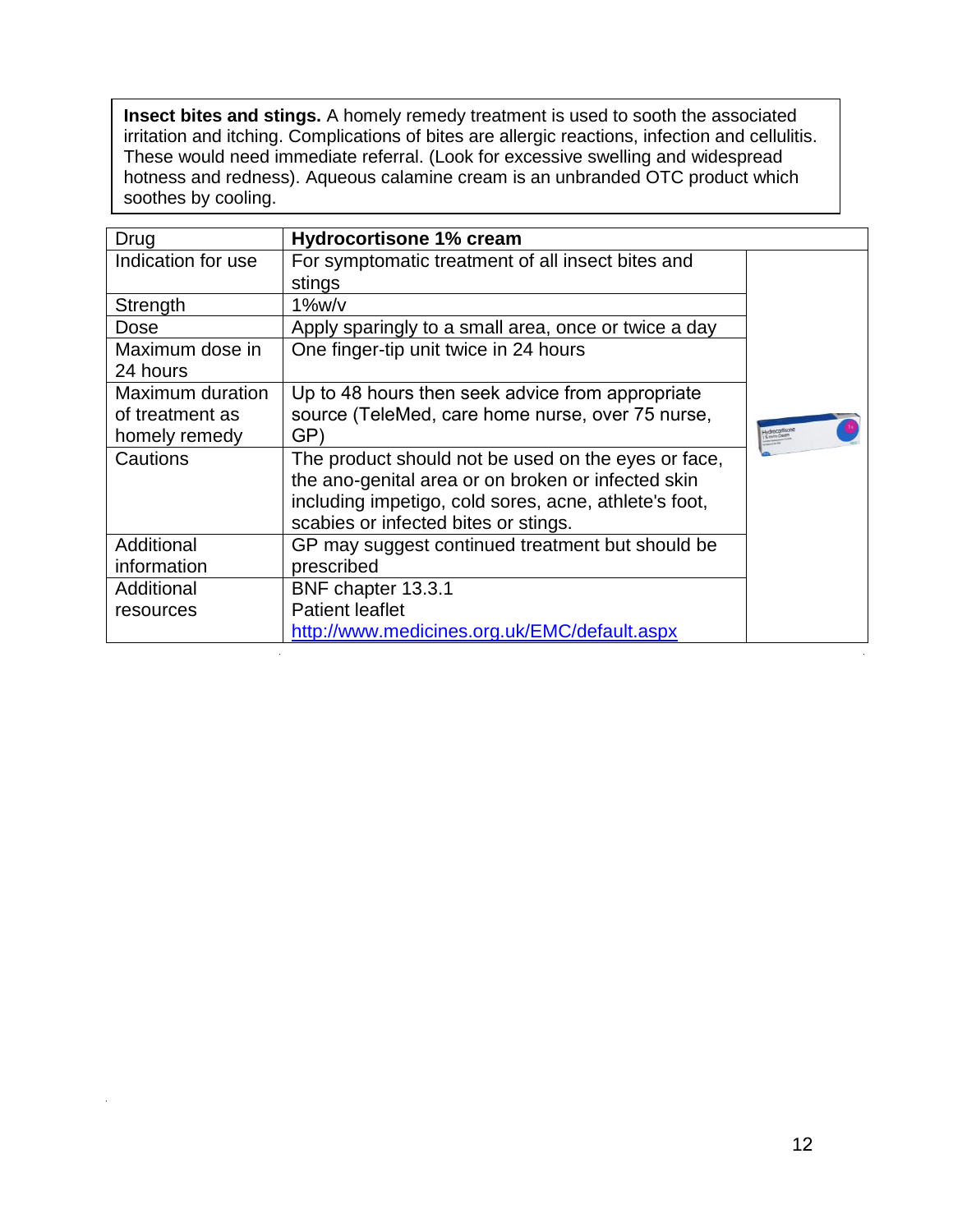# **Appendix 1: Homely Dressings for use within Nursing Homes**

### **This must be used in conjunction with the Wound Care Formulary, available: http://www.elmmb.co[.uk](http://cms.horizonsp.co.uk/viewer/sept/woundformulary)**

This is a list of stock dressings that nursing homes should keep to be used as a 'first dressing'. These are purchased and stocked by the home in the same way as homely remedies and the same policies and procedures apply to use and record keeping.

This means that a RGN can apply an initial dressing to a wound, without the need for a prescription, whilst awaiting a clinical review. This is to enable immediate treatment of a wound only and subsequent dressings are then prescribed following clinical review and assessment. This can include, but not be limited to: first aid to abrasions, tears or burns; initial treatment of pressure ulcers; excoriation of skin; skin trauma; other skin reactions.

More serious wounds must be reported for clinical review urgently and are not appropriate for a first dressing approach using the homely dressings stock. This can include, but not be limited to:

- History of head injury / loss of consciousness
- Persistent bleeding
- An injury that may require suturing or tetanus prophylaxis
- Foreign body in wound
- Excessive pain
- Signs of infection or showing signs of spreading infection
- Diabetic feet
- Pressure ulcer (category 3 and 4)
- Deterioration in the wound
- Any other concerns

The homely dressings approved for nursing homes to stock and use as a 'first dressing'\* are:

| <b>Wound type</b>                           | <b>Dressing type</b><br>(wound formulary section) | <b>Formulary choice</b>     |
|---------------------------------------------|---------------------------------------------------|-----------------------------|
| First aid                                   |                                                   | <b>Adaptic Touch</b>        |
| <b>Burns</b>                                | Low adherence (A5.1.1)                            | Atrauman (primary dressing) |
| Exudating                                   | Absorbent dressing (A5.1.2)                       | <b>Zetuvit Plus</b>         |
| Sloughy (yellow)                            | Hydrofibre (A5.2.4)                               | <b>Aquacel Extra</b>        |
| Epithelialising (pink)<br>Granulating (red) | Foam dressing (A5.2.5)                            | Kliniderm                   |
|                                             | Surgical tape (A5.7.3)                            | Clinipore                   |
|                                             | Light weight conforming<br>bandage (A5.8)         | K-band                      |
| $\star$                                     |                                                   |                             |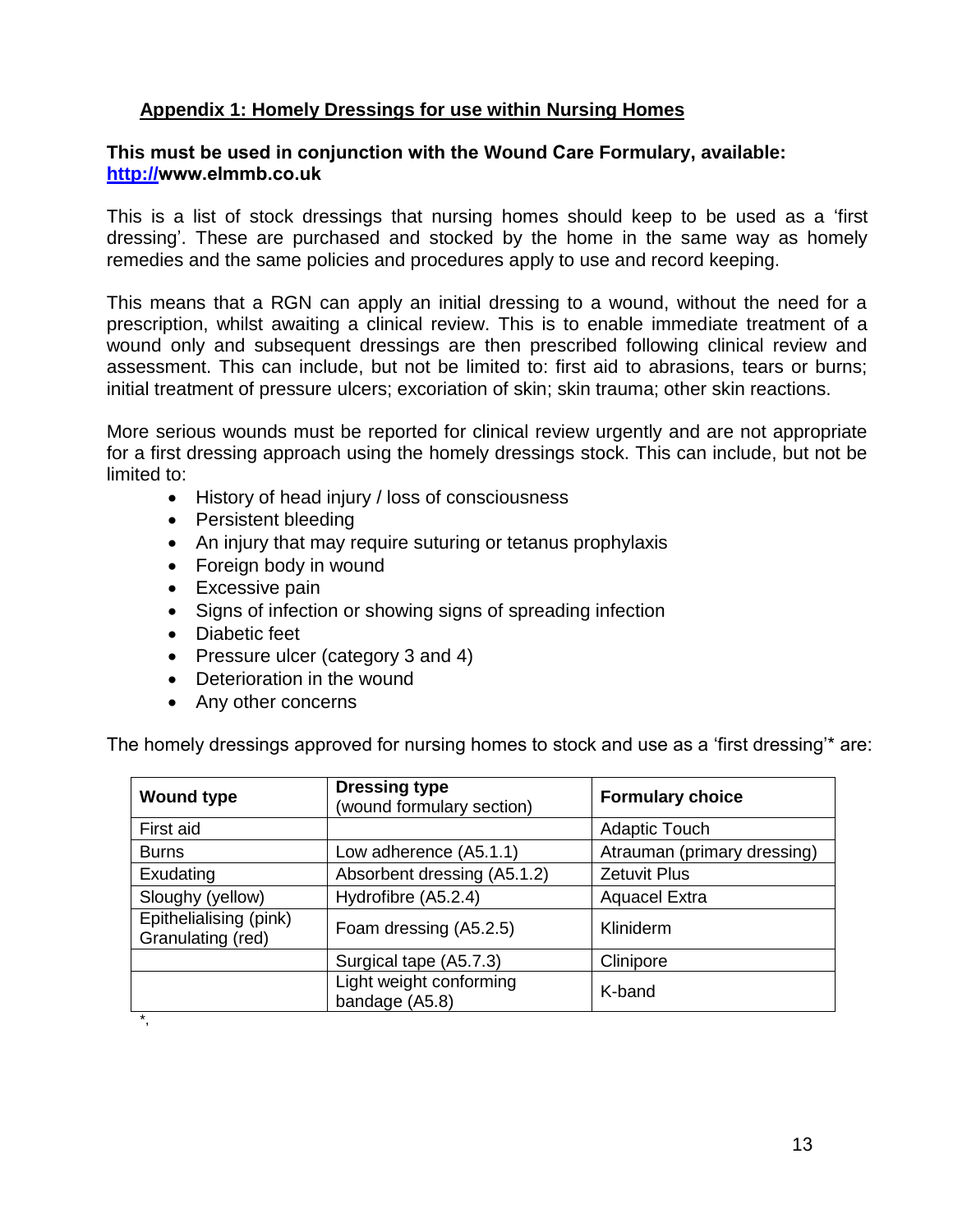

# **Guidance for Treatment of Minor Ailments with Household Remedies**

- **These flow charts should be used in conjunction with the Homely Remedies Toolkit.**
- **This toolkit and flow charts are written to support decision making in dealing with minor ailments. They cannot address individual situations and if in doubt a doctor should always be consulted.**
- **Remember that treatment with household remedies must be recorded on the MAR chart and must be for NO MORE THAN 48 hours without medical advice. Ensure the next shift is informed about any household remedies that have been given.**

#### **Contents**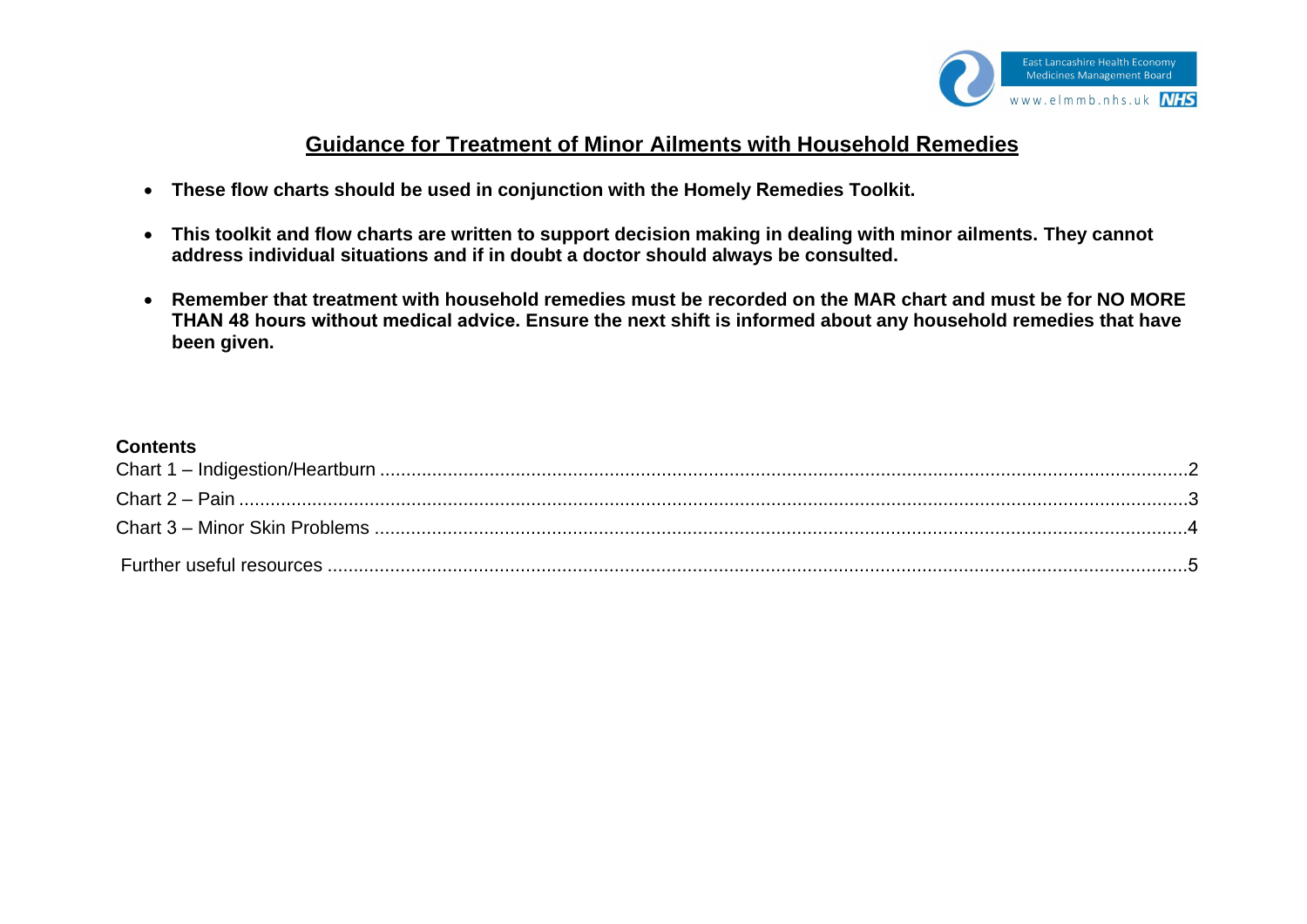### <span id="page-14-0"></span>**Chart 1 – Indigestion/Heartburn**

Indigestion is experienced as discomfort, or a burning pain in the central chest region. When this burning rises up towards the throat it is referred to as heartburn. *Flow chart for use when resident has MILD pain only – All cases of acute or severe pain MUST be referred immediately*.



**Remember that treatment with household remedies must be recorded on the MAR chart and must be for NO MORE THAN 48 hours without contacting Telemed/ care home nurse. Ensure the next shift is informed about any homely remedies that have been given.**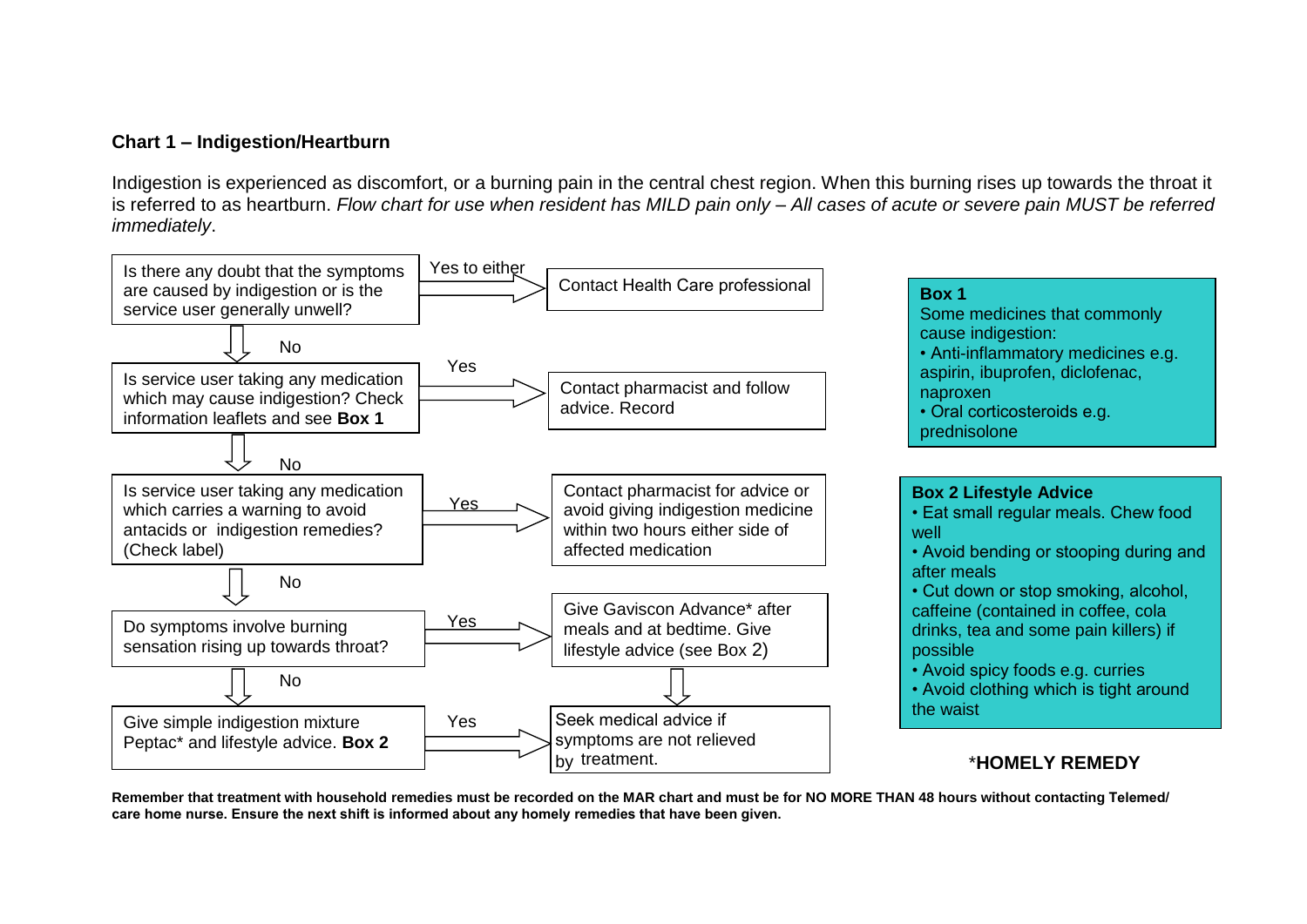### <span id="page-15-0"></span>**Chart 2 – Pain**

Flow chart for use when service user has MILD PAIN only. All cases of sudden onset severe pain MUST be referred



**Remember that treatment with household remedies must be recorded on the MAR chart and must be for NO MORE THAN 48 hours without contactingTelemed/ care home nurse. Ensure the next shift is informed about any homely remedies that have been given.**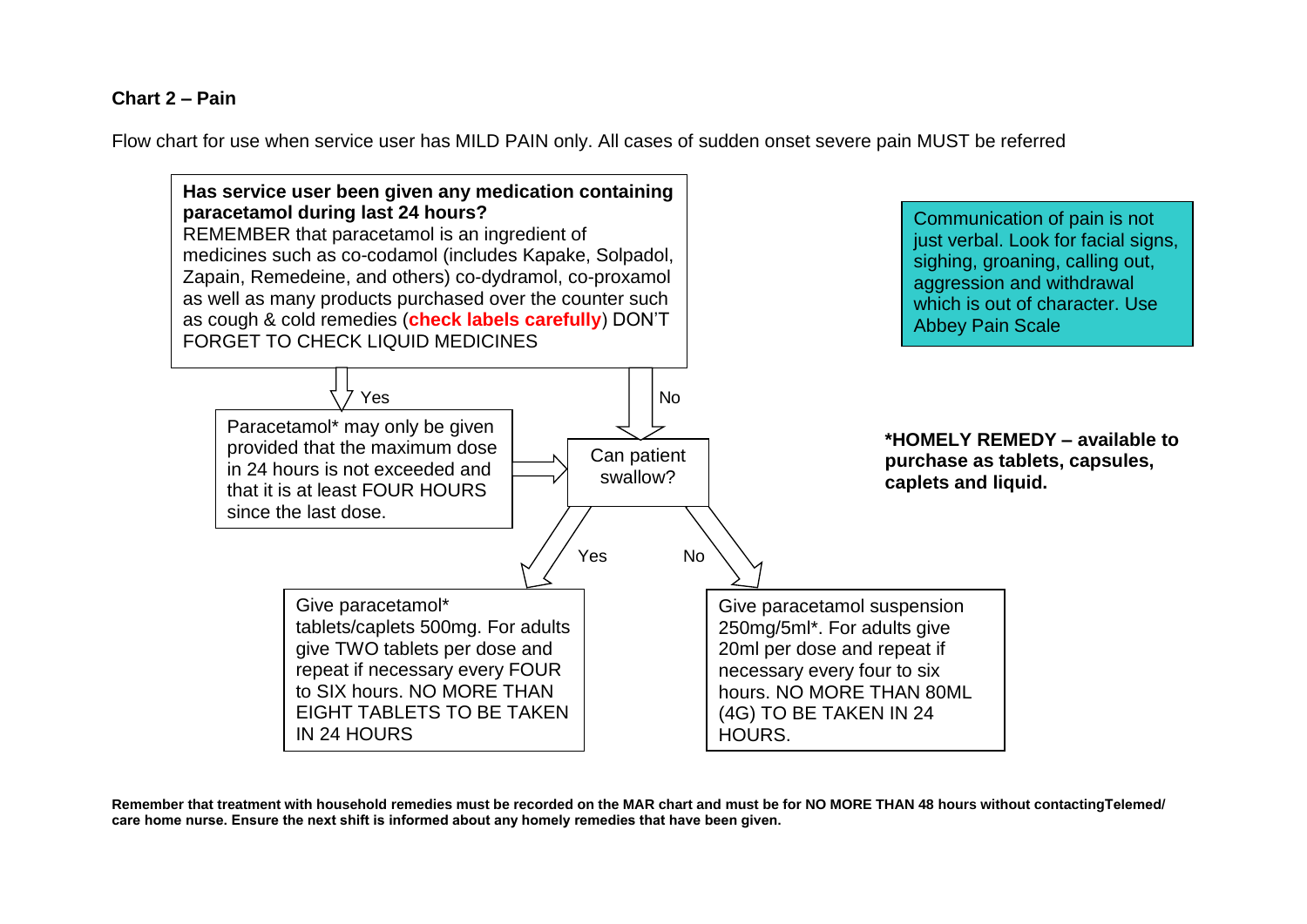### **Chart 3 – Minor Skin Problems**

The cause of a rash is often very difficult to identify and can be associated with bacterial or viral infections. Life threatening rashes are accompanied by systemic symptoms where the patient is clearly unwell but for minor skin problems there is rarely a need for immediate referral.

Disposable gloves must be used when applying any skin preparations. Dispose of gloves immediately after use and before treating another service user. Pump devices or tubes of ointments or creams are preferable to jars as they reduce risk of contamination & degradation of product. Always use a separate tube/jar for each service user. **Never share**.

### **Dry Skin**

Dry skin often occurs in the elderly and can lead to problems (especially of the feet) if left untreated. An emollient such as Cetraben\* or Zerobase\* can be tried. For continued need emollients can be prescribed. White soft paraffin\* (Vaseline) is useful for dry lips. Dry, itchy scalps can be treated by rubbing olive oil\* into scalp, leaving overnight and washing hair as normal

### **Insect bites and stings**

Bites and stings can be treated with aqueous calamine cream\*. **Persons known to be allergic to wasp or bee stings must keep their emergency treatment with them at all times**. If skin is unbroken and there is localised redness and itching Hydrocortisone 1% cream\* can be applied. **Severe swelling and redness must be referred to Health Care Professional.**

### **Incontinence rash**

Metanium cream is recommended as a barrier cream on unbroken skin. Sudocrem is not suitable for padded patients as it makes the pad ineffective

### **Sweat rash**

Commonly occurs under breasts and in groin. Keep dry and if it becomes sore and inflamed contact GP/DN

# **\* HOMELY REMEDY**

#### **Pressure areas**

Any sign of development of a pressure area must be referred to GP or district nurse without delay as it can rapidly deteriorate

**Remember that treatment with household remedies must be recorded on the MAR chart and must be for NO MORE THAN 48 hours without contacting Telemed or care home nurse. Ensure the next shift is informed about any homely remedies that have been given.**